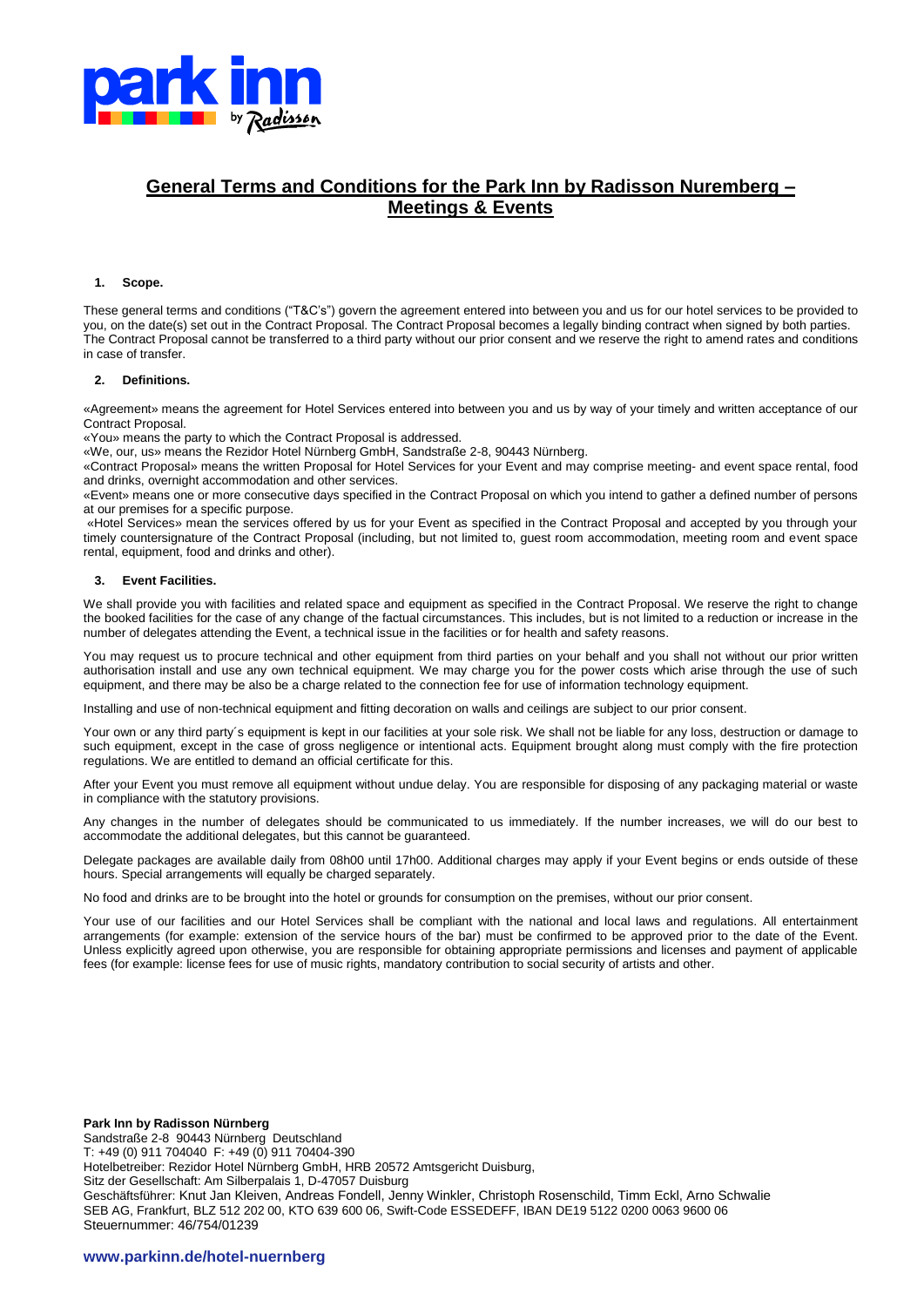

# **4. Guest Rooms.**

We shall provide you with guest rooms as specified in the Contract Proposal.

Check-in time is from 15h00 on the day of arrival. Check-out time is 12h00 on the day of departure, unless otherwise specifically agreed upon with you. An additional charge may be required in the case of late check-out and is subject to availability on the day. If a delegate leaves before the agreed date of departure, cancellations fees may apply.

Any changes in the number of delegates and guest rooms needed shall be communicated to us immediately. If the number increases, we will do our best to accommodate the additional delegates, but this cannot be guaranteed.

If we are unable to provide guest rooms as confirmed by us, we shall notify you as soon as possible. Alternative accommodation will then be provided at the nearest comparable hotel at our expense. We will also cover the costs for a telephone call and one daily round-trip transportation between the other hotel and us.

## **5. Cancellations**

You shall be entitled to withdraw from the Agreement partly or in full, subject to the following:

- a) Guest rooms may be cancelled **free of charge** upon written notice:
	- Up to 100 % of the guest rooms initially contracted up to 90 days prior to the arrival date;
	- Up to 25 % of the guest rooms initially contracted up to 30 days prior to the arrival date;
	- $\triangleright$  Up to 10% of the guest rooms initially contracted or of any remaining number after prior cancellation notices up to 7 days prior to the arrival date;
- Any additional or later guest room cancellation shall entitle us to receive your payment of a **compensation amount** equal to 100% of the contracted rates for cancellations from 6 days prior to the arrival date.
- b) Event related Hotel Services may be cancelled **free of charge** upon written notice:
	- a. Up to 100% of the Hotel Services initially contracted up to 90 days prior to the start date of the Event;
	- b. Up to 25% of the Hotel Services initially contracted up to 30 days prior to the start date of the Event;
	- c. Up to 10% of the Hotel Services initially contracted or of remaining Hotel Services after prior cancellations
		- up to 7 days prior to the start date of the Event;

Any additional or later cancellation of Hotel Services shall entitle us to receive your payment of a **compensation amount** equal to 100% of the delegate fees and charges initially contracted

If it has been agreed that you can cancel without incurring costs within a defined period, we are also entitled to cancel the Agreement within this period without any obligation to you.

#### **6. Rates**

The rates are offered in Euro and include applicable taxes and service charges. The rates are subject to reasonable increase by us if unexpected increases in taxes, cost of goods, or limitations of supply outside of our control occur and the period between your signing of the Contract Proposal and the start date of the Event is no less than 3 months.

If you cancel the contracted Hotel Services by more than 30% we are entitled to reasonably increase the rates specified in the Contract Proposal, regardless of any applicable cancellation charges.

#### **7. Deposit**

In the event that a deposit has been requested this must be paid within 14 days after your signing of the Contract Proposal. Additional deposit payments may be required prior to your Event.

If you fail to make the deposit payment(s), we are entitled to withdraw from the Agreement and to claim compensation for damages equivalent to cancellations charges applicable at that time when the deposit payment was due.

To the extent delegates are requested to settle guest room charges and daily delegate package fees on an individual basis, we are entitled to request a security deposit in the form of a credit card guarantee or similar from the delegate. If you are requesting credit facilities completed credit application forms are required 30 days prior to the start date of the Event.

**Park Inn by Radisson Nürnberg** Sandstraße 2-8 90443 Nürnberg Deutschland T: +49 (0) 911 704040 F: +49 (0) 911 70404-390 Hotelbetreiber: Rezidor Hotel Nürnberg GmbH, HRB 20572 Amtsgericht Duisburg, Sitz der Gesellschaft: Am Silberpalais 1, D-47057 Duisburg Geschäftsführer: Knut Jan Kleiven, Andreas Fondell, Jenny Winkler, Christoph Rosenschild, Timm Eckl, Arno Schwalie SEB AG, Frankfurt, BLZ 512 202 00, KTO 639 600 06, Swift-Code ESSEDEFF, IBAN DE19 5122 0200 0063 9600 06 Steuernummer: 46/754/01239